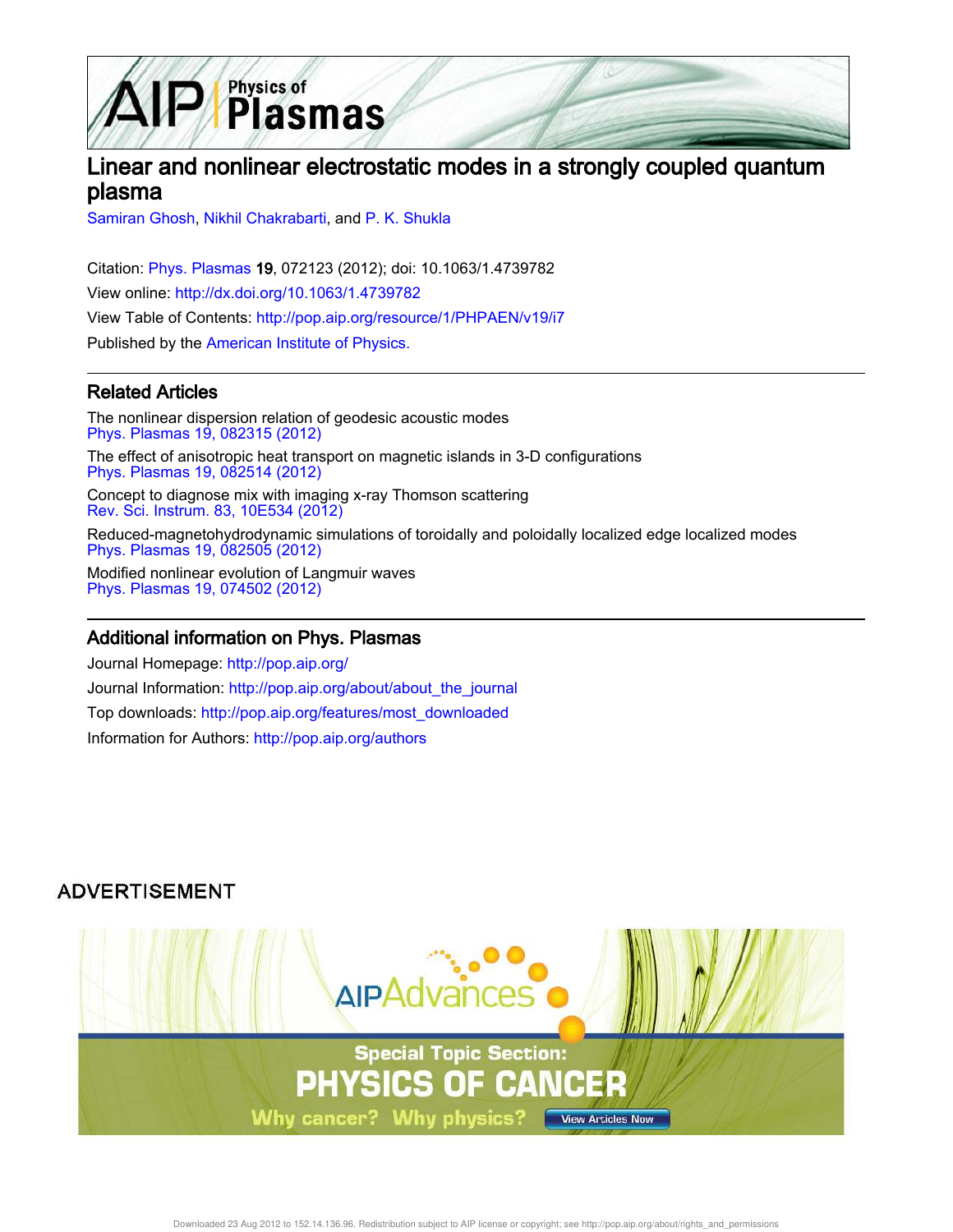## Linear and nonlinear electrostatic modes in a strongly coupled quantum plasma

Samiran Ghosh,<sup>1,a)</sup> Nikhil Chakrabarti,<sup>2,a)</sup> and P. K. Shukla<sup>3,a)</sup>

<sup>1</sup>*Department of Applied Mathematics, University of Calcutta, 92, Acharya Prafulla Chandra Road, Kolkata 700 009, India*

2 *Saha Institute of Nuclear Physics, 1/AF, Bidhannagar, Kolkata 700 064, India* 3 *International Center for Advanced Studies in Physical Sciences and Institute for Theoretical Physics, Faculty of Physics & Astronomy, Ruhr University Bochum, D-44780 Bochum, Germany and Department of Mechanical and Aerospace Engineering & Centre for Energy Research, University of California San Diego, La Jolla, California 92093, USA*

(Received 31 May 2012; accepted 11 July 2012; published online 30 July 2012)

The properties of linear and nonlinear electrostatic waves in a strongly coupled electron-ion quantum plasma are investigated. In this study, the inertialess electrons are degenerate, while non-degenerate inertial ions are strongly correlated. The ion dynamics is governed by the continuity and the generalized viscoelastic momentum equations. The quantum forces associated with the quantum statistical pressure and the quantum recoil effect act on the degenerate electron fluid, whereas strong ion correlation effects are embedded in generalized viscoelastic momentum equation through the viscoelastic relaxation of ion correlations and ion fluid shear viscosities. Hence, the spectra of linear electrostatic modes are significantly affected by the strong ion coupling effect. In the weakly nonlinear limit, due to ion-ion correlations, the quantum plasma supports a dispersive shock wave, the dynamics of which is governed by the Korteweg-de Vries Burgers' equation. For a particular value of the quantum recoil effect, only monotonic shock structure is observed. Possible applications of our investigation are briefly mentioned. © 2012 American *Institute of Physics*. [http://dx.doi.org/10.1063/1.4739782]

### I. INTRODUCTION

The physics of quantum plasmas $1,2$  is of considerable interest because of its novelty, and its potential applications in modern technology (e.g., in intense laser compressed plasma experiments, in pulsed thermonuclear fusion, in semiconductor and metallic nanostructure plasmas, etc.), in planetary systems (e.g., the core of the planet Jupiter) and in dense astrophysical objects (e.g., giant stars, neutron stars, quark stars, magnetars, white dwarfs, etc. $2-9$  A dense plasma can be described as a quantum fluid when its macroscopic properties, viz., the plasma number density, are significantly high so that the electrons are degenerate. In the crust of neutron stars and in the cores of white dwarfs, different types of ionic crystals (fully ionized carbon, oxygen, iron, etc.) embedded into degenerate Fermi gas of electrons (the quantum statistical electron force is significant as the Fermi electron temperature  $T_{F_e}$  is much higher than the plasma electron temperature  $T_e$ ) are observed.<sup>10</sup> Thus, such dense astrophysical plasmas can be regarded as strongly correlated quantum plasmas.<sup>11</sup> Recently, experimental observations<sup>12</sup> of the lowtemperature ultra-cold two-component (electron-ion) plasmas and the achievement of  $T_e/T_{F_e} \sim 1$  in experiments<sup>13</sup> indicate the possibility of observation of strongly coupled quantum plasmas (SCQPs) in the laboratory.<sup>14</sup> Here, strong coupling is defined in terms of the usual Coulomb coupling

parameter  $\Gamma_s = e^2/\epsilon_0 a_s T_s$ , where *e* is the magnitude of the electron charge,  $T_s$  the temperature (in energy units) of the plasma species *s*,  $a_s = (3/4\pi n_s)^{1/3}$  the inter-particle distance (the Wigner-Seitz radius) of the species  $s$ , and  $n<sub>s</sub>$  the number density of the species *s*. The plasma is regarded as weakly coupled if  $\Gamma_s \ll 1$ , and strongly coupled if  $\Gamma_s \gg 1$ .

In a weakly coupled quantum plasma, the lowfrequency electrostatic (LF-ES) modes (e.g., the ion acoustic wave  $(IAW)^{15}$  and the electron acoustic wave<sup>16</sup>) have been investigated within the framework of the quantum hydrodynamical model  $(QHM)$ .<sup>17–19</sup> The low-frequency dust acoustic waves in a classical strongly correlated plasma with non-degenerate electrons, ions, and charged dust grains have also been observed in dusty plasmas. $20-25$  The necessary condition for the existence of a plasma crystal in a strongly correlated one component plasma (OCP) with quantum effects and its collective behavior have also been investigated. $2,26-30$  The fundamental properties of one component SCQPs and two-component SCQPs differ qualitatively.<sup>11</sup> Therefore, it is pertinent to investigate the characteristics of collective modes in two-component SCQPs.

In this paper, we investigate the propagation characteristics of the LF-ES modes in electron-ion SCQPs. The ions are non-degenerate and strongly correlated. The ion dynamics is governed by a phenomenological generalized hydrodynamical (GH) model. The electrons are degenerate and weakly correlated. The electron dynamics is described by the QHM. By using the continuity equations together with the GH and QH models and Poisson's equation, we derive the general dispersion relation for the LF-ES modes in SCQPs. The

a)Electronic addresses: sran\_g@yahoo.com, nikhil.chakrabarti@saha.ac.in, and profshukla@yahoo.de.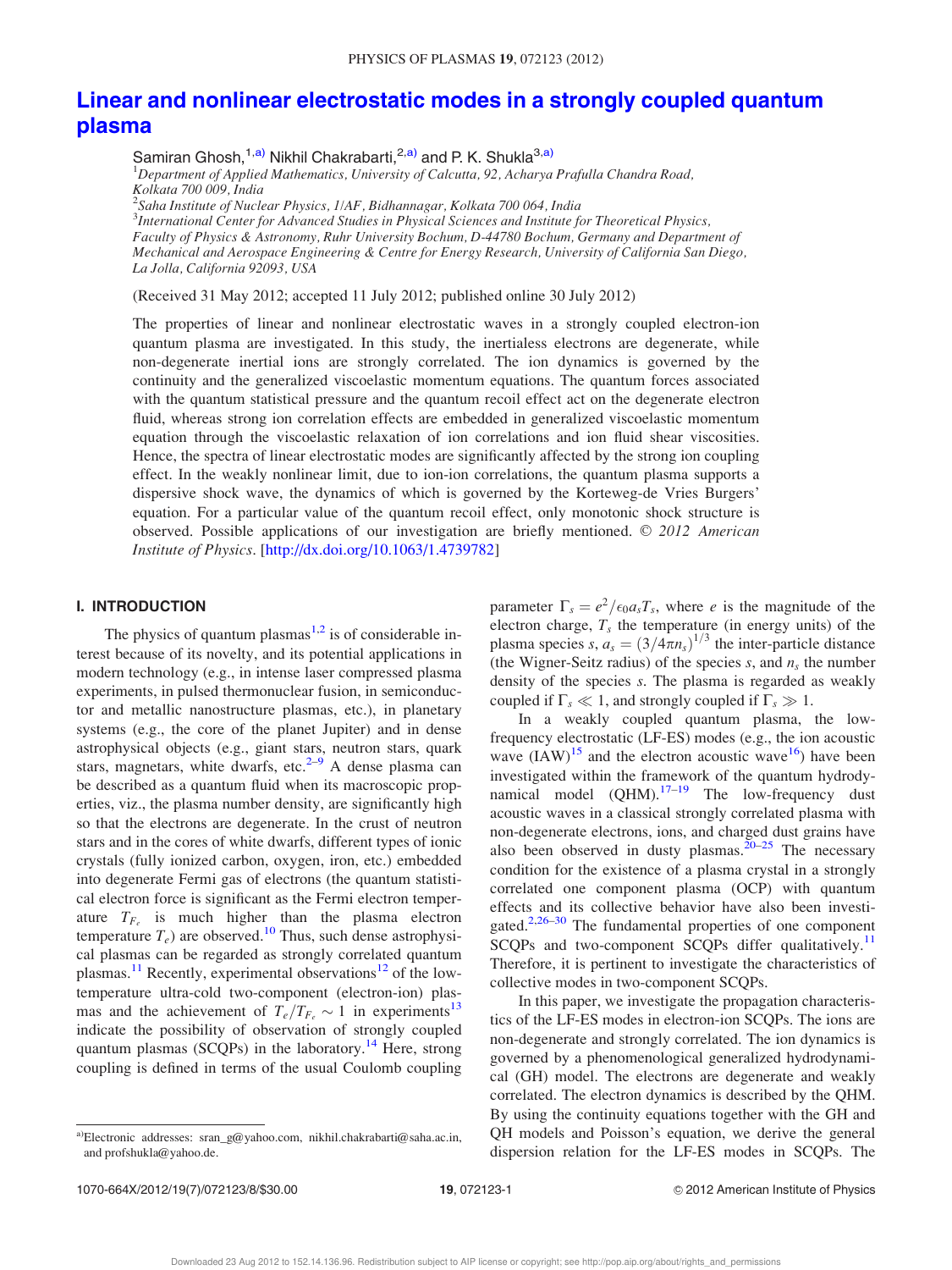dispersion relation is analyzed both theoretically and numerically. Furthermore, we investigate the nonlinear propagation characteristics of one spatial dimension (1D) LF-ES waves in our quantum plasma. In the weakly nonlinear limit, ionion correlation effects introduce a viscous dissipation that is responsible for the emergence of a Korteweg-de Vries Burgers (KdVB) equation that governs the dynamics of the finite amplitude LF-ES modes. The quantum recoil effect provides corrections to the usual dispersive character of the waves. Analytical and numerical solutions reveal the existence of dispersive (oscillatory) shock wave in SCQPs. However, for a particular value of the quantum recoil parameter, the system supports only a monotonic shock like structure.

The manuscript is organized in the following fashion. Physical assumptions and the basic equations to describe the model are discussed in Sec. II. The linear properties of the LF-ES modes are discussed in Sec. III. The weakly nonlinear LF-ES wave propagation characteristics are discussed in Sec. IV. Finally, a brief summary of our results and their possible applications are presented in Sec. V.

### II. PHYSICAL ASSUMPTIONS AND GOVERNING EQUATIONS

The plasma is quasi-neutral, i.e.,  $Zn_{i0} = n_{e0}$ , where  $n_{e(i)0}$ is the equilibrium number density of electrons (ions) and *Z* the ion charge state. The physical assumptions to formulate our problem are as follows:

(1) The degeneracy (dimensionless) parameter for a particle species *s* is defined as

$$
\chi_s \equiv \frac{\varepsilon_{F_s}}{T_s} = \frac{1}{2} (3\pi^2)^{2/3} (n_{so} \lambda_{B_s}^3)^{2/3},
$$

where  $\varepsilon_{F_s}$   $\left(=\hbar^2(3\pi^2n_{s0})^{2/3}/2m_s$ ,  $m_s$  is the mass of the particle species *s*, and  $\lambda_{B_s} = \hbar / \sqrt{m_s T_s}$  are the Fermi energy in the ground state and thermal de Broglie wavelength of the particle species *s*, respectively.

(a) The electrons are fully degenerate, i.e., the electron Fermi energy  $(\varepsilon_{F_e})$  is much larger than the electron thermal energy  $(T_e)$ , so that the electron degeneracy parameter  $\chi_e \gg 1$ . This implies that

$$
n_{i0} \gg \frac{1}{3\pi^2} \left(\frac{2m_e T_e}{\hbar^2}\right)^{3/2} = n_Q.
$$

Note that we here also assume that the electrons are non-relativistic, i.e.,  $\varepsilon_{F_e} \ll m_e c^2$ , where *c* is the speed of light in vacuum.

(b) The ions are non-degenerate, i.e., the Fermi ion energy  $(\varepsilon_{F_i})$  is much smaller than the ion thermal energy  $(T_i)$ , so that the ion degeneracy parameter  $\chi_i \ll 1$ . This implies that

$$
n_{i0} \ll \frac{1}{3\pi^2} \left(\frac{2m_iT_i}{\hbar^2}\right)^{3/2} = \bar{n}_Q.
$$

(2) The ions are strongly correlated, so that the ion coupling parameter

$$
\Gamma_i = \left(\frac{1}{n_{i0}\lambda_{D_i}^3}\right)^{2/3} = \frac{Z^2e^2}{\epsilon_0 a_i T_i} \gg 1,
$$

where  $\lambda_{D_i} = \sqrt{\frac{\epsilon_0 T_i}{n_{i0} Z^2 e^2}}$  is the ion Debye radius and  $a_i = (3/4\pi n_{i0})^{1/3}$  is the inter-ionic distance. This implies that

$$
n_{i0} \gg \frac{3}{4\pi} \left(\frac{Z^2 e^2}{\epsilon_0 T_i}\right)^{-3} = n_{SC}.
$$

(3) The electron correlations are neglected as the electronelectron correlation effects are negligibly small compared to ion-ion correlations. This can be easily seen from the relation

$$
\Gamma_e = \left(\frac{1}{n_{e0}\lambda_{F_e}^3}\right)^{2/3} = 1.5Z^{-5/3}\chi_e^{-1}\theta\Gamma_i \ll \Gamma_i
$$

as  $\chi_e \gg 1$ ,  $Z \geq 1$ , and  $\theta = T_i/T_e \leq 1$ . Here,  $\lambda_{F_e} (=$  $v_{F_e}/\sqrt{3}\omega_{pe}$ ) is the Thomas-Fermi three-dimensional (3D) screening length of electrons,  $v_{F_e} = \sqrt{2\varepsilon_{F_e}/m_e}$ ) the Fermi speed of electrons, and  $\omega_{pe} = \sqrt{n_{e0}e^2/\epsilon_0 m_e}$ ) the electron plasma frequency. The electron-ion interactions are weak compared to ion-ion correlations, when the ion dynamics is considered, and, therefore, we can neglect the electron-ion interactions.

The assumptions (1) and (2) determine a highly dense  $[\max\{n_Q, n_{SC}\} \ll n_{i0} \ll \bar{n}_Q]$  quantum plasma system. If the plasma temperature exceeds 1 eV, (say) for a typical hydrogen plasma with  $\theta = 1$ , the assumptions are valid as long as the plasma number density  $n_{i0} \sim (10^{28} - 10^{32}) \text{m}^{-3}$ . Thus, the physical system considered here is highly dense ( $\Gamma$ <sub>i</sub>  $\gg$  1; strongly coupled) plasma in which the electrons form a degenerate quantum fluid with weak interactions, while the ions form a classical fluid with strong interactions.

To model the strongly correlated ion dynamics, we use the viscoelastic approach which is described by the non-Markovian GH model.<sup>2,21,25,31</sup> Accordingly, we consider the following generalized momentum equation for the ion fluid, viz.,

$$
\left(1 + \tau_m \frac{d}{dt}\right) \left[m_i n_i \frac{dv}{dt} + \nabla p_i - Z e n_i \mathbf{E}\right]
$$
  
=  $\eta \nabla \cdot \nabla v + \left(\varsigma + \frac{\eta}{3}\right) \nabla (\nabla \cdot v),$  (1)

where  $d/dt \equiv \partial/\partial t + v \cdot \nabla$ , **v** is the ion fluid velocity, **E** the electric field,  $n_i$  the unperturbed ion number density,  $p_i$  the ion pressure,  $\eta$  the shear viscosity coefficient,  $\varsigma$  the bulk viscosity coefficient, and  $\tau_m$  the viscoelastic relaxation time or a memory function.

In addition to the above generalized momentum equation (1), the GH model includes the ion continuity equation

$$
\frac{\partial n_i}{\partial t} + \nabla \cdot (n_i v) = 0 \tag{2}
$$

and the energy equation. However, the ion dynamics is isothermal at strong couplings, $2<sup>6</sup>$  and therefore the ion energy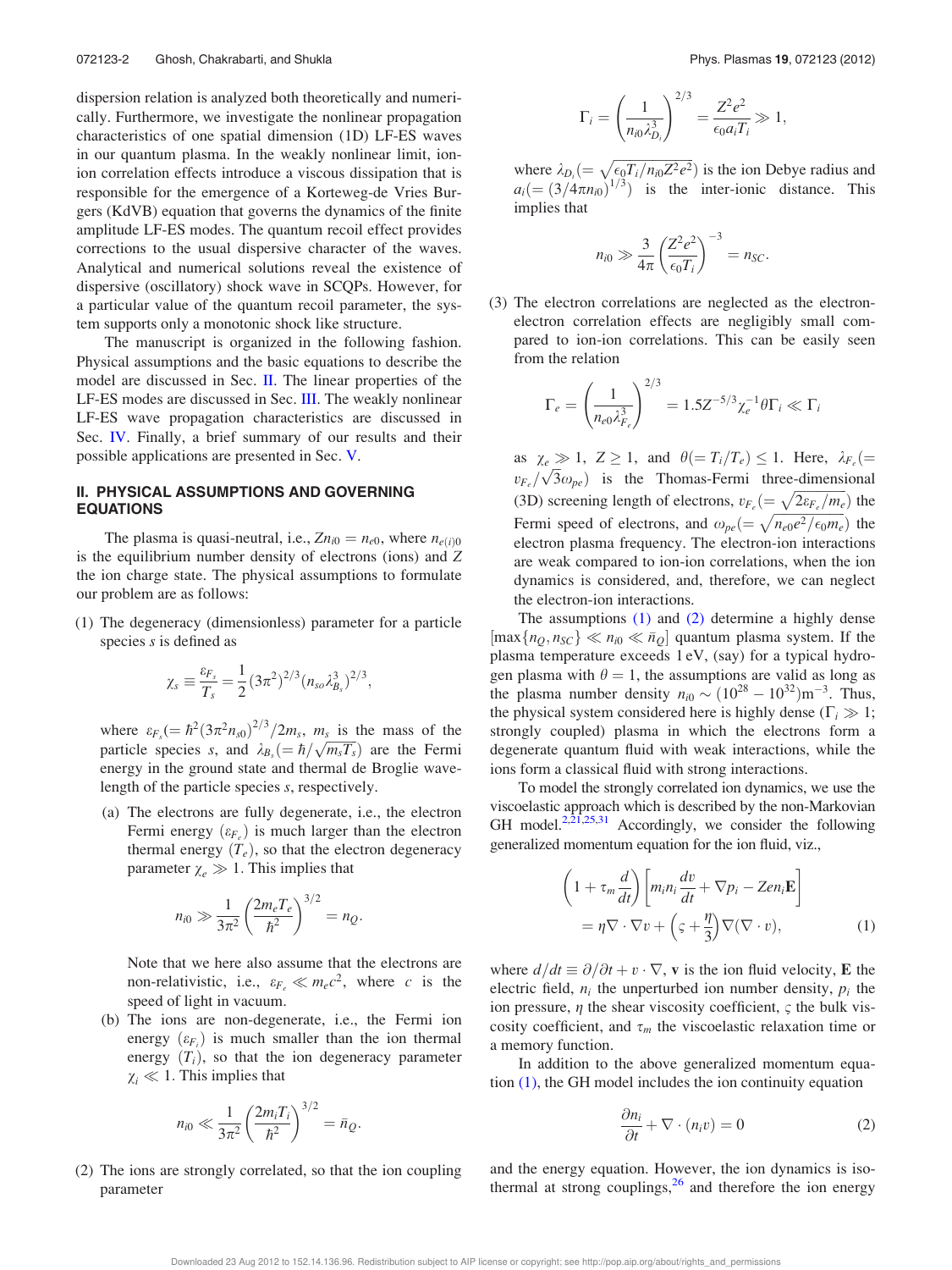equation is redundant. The ion pressure gradient becomes  $\nabla p_i = T_i \mu_i \nabla n_i$ , where  $\mu_i = (1/T_i)(\partial p_i/\partial n_i)_{T_i} = 1 + u(\Gamma_i)/3$  $+(\Gamma_i/9)\partial u(\Gamma_i)/\partial \Gamma_i$  is the isothermal compressibility factor for ion fluid. The function  $u(\Gamma_i)$  is the measure of the excess internal energy of the system, which is related to the correlation energy  $E_c$  by  $u = E_c/n_{i0}T_i$ . In the framework of the OCP model,  $u(\Gamma_i) \approx -0.9\Gamma_i$  (for  $\Gamma_i \gg 1$ ).<sup>27</sup> In the pressure term, this non-thermal contribution prevails over the temperature that leads to thermodynamic instability (artifact instability). $21,30$  However, this difficulty does not arise in our twocomponent plasma model. For the two-component plasma, the cellular model yields  $u(\Gamma_i) = \Gamma_i(-0.9 + 1.5(r_i/a_i)^2),^{32}$ where  $r_i$  is the ion core radius, which depends on the degree of ion striping.

The electron fluid is fully degenerate (strongly quantum) and weakly coupled (compared to the ion coupling). Therefore, we consider QHM for the electron dynamics. Moreover, for the LF-ES modes  $(\omega \ll \omega_{pe})$ , we neglect the electron inertia in the QHM for the electrons and have the momentum conservation equation for the electrons as

$$
0 = -e\mathbf{E} - \frac{\nabla p_e}{n_e} + \frac{\hbar^2}{2m_e}\nabla\left(\frac{\nabla^2\sqrt{n_e}}{\sqrt{n_e}}\right).
$$
 (3)

In the above, the term containing  $\hbar^2$  arises due to the quantum recoil effect (viz., electron tunneling through the Bohm potential),  $n_e$  is the unperturbed electron number density, and  $p_e$  the electron pressure. Here, following,  $33$  we assume that the electrons obey the equation of state pertaining to 3D zero temperature Fermi gas, which is given by  $p_e = m_e v_{F_e}^2 n_e^{5/3} / 5 n_{e0}^{2/3}.$ 

The system of equations is closed by Poisson's equation

$$
\nabla \cdot \mathbf{E} = \frac{e}{\epsilon_0} (Z n_i - n_e). \tag{4}
$$

#### III. LINEAR MODES

Here, we derive a general dispersion relation for the LF-ES modes in our two component SCQPs. Then, the dispersion relation is analyzed both analytically and numerically.

#### A. The dispersion relation

For the linear LF-ES modes, we perturb the system with a small amplitude disturbance, i.e., we let  $v = 0 + v_1$ ,  $\mathbf{E} = 0 + \mathbf{E}_1$ ,  $n_{e(i)} = n_{e(i)0} + n_{e(i)1}$ , where all the variables with subscript 1 are perturbations. Linearizing equations (1)– (4), and using Fourier transform of all the perturbed variables  $[\sim \exp(i\mathbf{k} \cdot \mathbf{r} - \omega t)]$ ,  $\omega$  is the frequency and **k** is the wave vector of the mode under consideration], we derive the electron  $(\alpha_e(k, \omega))$  and ion  $(\alpha_i(k, \omega))$  susceptibilities. Introduc-<br>ing the dimensionless quantities,  $k (= \mathbf{k} | ) = k a_i$ , dimensionless  $k (= \mathbf{k} | ) = ka_i,$  $\lambda_{F_e} = \lambda_{F_e} / a_i$ ,  $H = 3\hbar\omega_{pe} / 2T_{F_e}$  ( $T_{F_e}$  in energy unit;  $T_{F_e} \equiv \varepsilon_{F_e}$ ,  $\tau_m = \tau_m \omega_{pi}$ ,  $\lambda_{D_i} = \lambda_{D_i} / a_i$ ,  $\omega = \omega / \omega_{pi}$ , and  $\eta^* = \left(\frac{4}{3}\eta + \varsigma\right)/m_i n_{i0} \omega_{pi} a_i^2$ , where  $\omega_{pi} = \sqrt{n_{i0}Z^2 e^2/\epsilon_0 m_i}$  is the ion plasma frequency, we express the  $\alpha_e(k, \omega)$ ,  $\alpha_i(k, \omega)$ as

$$
\alpha_e(k,\omega) = \frac{1}{k^2 \lambda_{F_e}^2 (1 + H^2 k^2 \lambda_{F_e}^2 / 4)} \text{ and}
$$
  

$$
\alpha_i(k,\omega) = -\frac{1}{\omega^2 - \mu_i k^2 \lambda_{D_i}^2 + i\omega \eta_i(k,\omega)},
$$
 (5)

where *H* is the dimensionless quantum parameter related to the electron Wigner-Seitz radius in units of the Bohr radius  $a_B$ . In the above,  $\eta_i(k, \omega)$  is

$$
\eta_i(k,\omega) = \frac{\eta^* k^2}{(1 - i\omega \tau_m(k))}.
$$
\n(6)

In the  $(k, \omega)$  space, the memory function  $\tau_m(k)$  was given in Ref. 28 and reads

$$
\tau_m(k) = \tau_m(0)Y(k), \quad \tau_m(0) = \frac{\eta^*}{\lambda_{D_i}^2} \left[1 - \mu_i + \frac{4}{15}u(\Gamma_i)\right]^{-1}, \tag{7}
$$

where  $Y(k) (= Y_G(k)) = \exp[-(k/\xi_G)^2]$  for a Gaussian distribution and  $Y(k) (= Y_L(k)) = [1 + (k/\xi_L)^2]^{-1}$  for a Lorentzian distribution. Here,  $\zeta_G$  and  $\zeta_L$  are the scale factors.<sup>28</sup> Note that, for fixed value of  $\Gamma_i$ ,  $\tau_m(k)$  decreases rapidly with the wave number *k* for  $Y_G(k)$ . Therefore, for computation, it is convenient to use  $Y_L(k)$ .<sup>28</sup> Hereafter, we shall use  $\tau_m(k) \equiv \tau_m$ .

The low-frequency dispersion relation for SCQPs can be written as  $1 + \alpha_e(k, \omega) + \alpha_i(k, \omega) = 0$ , which implies

$$
\omega^2 - \mu_i k^2 \lambda_{D_i}^2 + \frac{i\omega k^2 \eta^*}{(1 - i\omega \tau_m)} = \mathcal{A},\tag{8}
$$

where

$$
\mathcal{A} = \frac{k^2 \lambda_{F_e}^2 (1 + H^2 k^2 \lambda_{F_e}^2 / 4)}{1 + k^2 \lambda_{F_e}^2 (1 + H^2 k^2 \lambda_{F_e}^2 / 4)}.
$$

In the absence of ion-ion correlation effects  $(\eta^* \to 0)$ and ion thermal contribution  $(\lambda_{D_i} \rightarrow 0)$ , from Eq. (8), we obtain the dispersion relation

$$
\omega^2 = \mathcal{A} = \frac{k^2 \lambda_{F_e}^2 (1 + H^2 k^2 \lambda_{F_e}^2 / 4)}{1 + k^2 \lambda_{F_e}^2 (1 + H^2 k^2 \lambda_{F_e}^2 / 4)},
$$
(9)

which reveals the dispersion properties of the IAW modified by the quantum diffraction due to electron-tunneling effects. In the literature, this mode is known as the quantum ion acoustic wave (QIAW).<sup>15</sup> In the long wave length limit, viz.,  $k\lambda_{F_e} \ll 1$ , and  $H \ll 1$ , Eq. (9) yields the well known Bohm-Staver speed,<sup>34</sup>

$$
c_{BS} = \frac{v_{F_e}}{\sqrt{3}} \left(\frac{\omega_{pi}}{\omega_{pe}}\right)
$$

(in the dimensional form). In absence of ion-ion correlations, viz.,  $(\eta^* \to 0)$ , the dispersion relation (8) reduces to

$$
\omega^2 = k^2 \lambda_{F_e}^2 \left[ \frac{1 + H^2 k^2 \lambda_{F_e}^2 / 4}{1 + k^2 \lambda_{F_e}^2 (1 + H^2 k^2 \lambda_{F_e}^2 / 4)} + \mu_i \left( \frac{\lambda_{D_i}}{\lambda_{F_e}} \right)^2 \right],
$$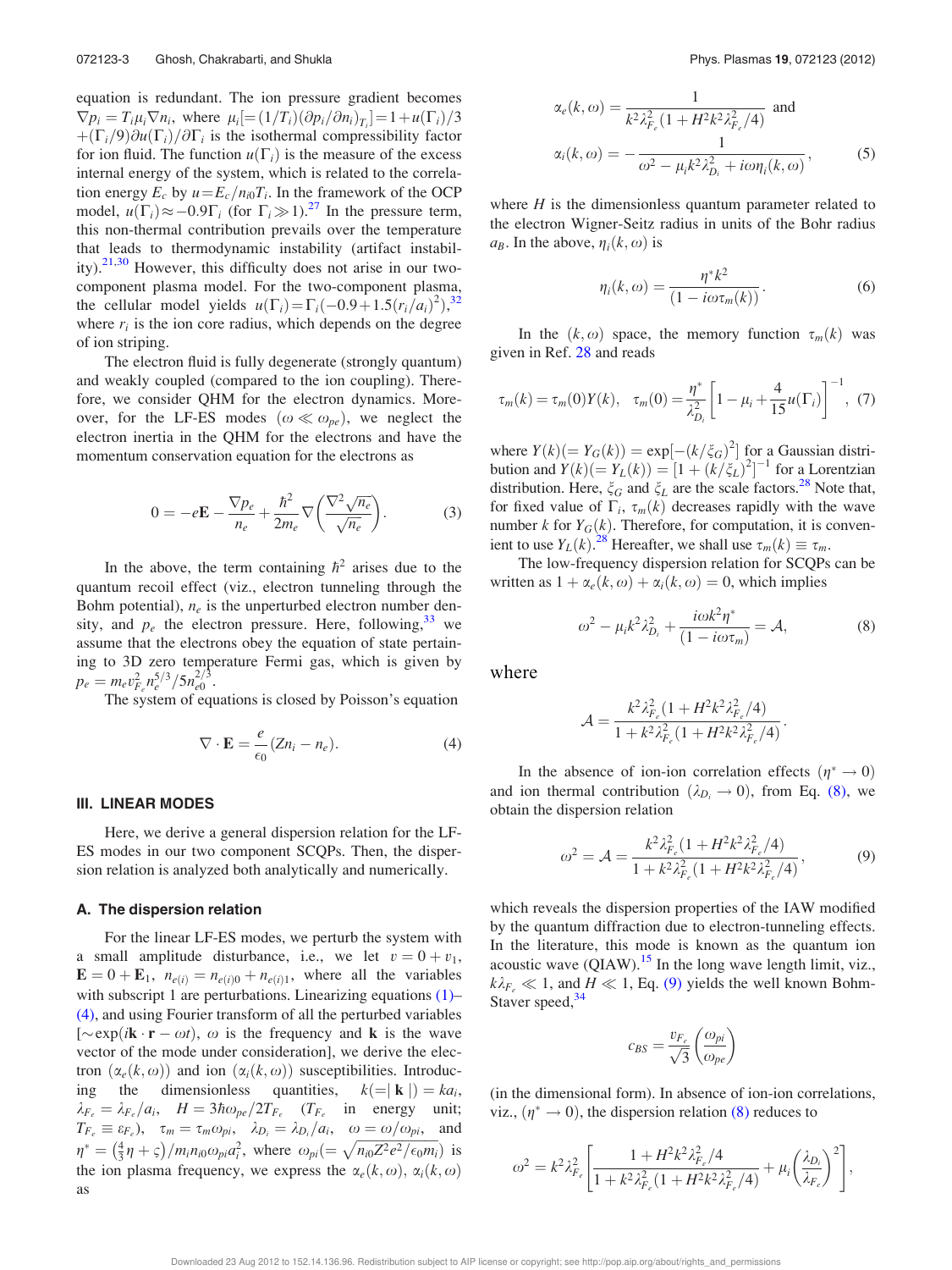which includes the ion isothermal compressibility correction to the QIAW. Furthermore, in the limits  $k\lambda_{F_e} \ll 1$  and  $H \ll 1$ , we have

$$
\omega = k c_{BS} \bigg( 1 + \frac{3\theta \mu_i}{2Z\varepsilon_{F_e}} \bigg),
$$

which is the ion isothermal compressibility correction of the Bohm-Staver formula in our two component quantum plasma. Finally, in the classical limit  $(\lambda_{F_e} \rightarrow \lambda_{D_e})$  (the electron Debye radius), and  $H = 0$ ,  $\mathcal{A} \to k^2 \lambda_{D_e}^2 / (1 + k^2 \lambda_{D_e}^2)$  and Eq. (9) describes the usual IAW mode

$$
\omega = \frac{k\lambda_{D_e}}{\sqrt{1 + k^2 \lambda_{D_e}^2}}
$$

(recall that  $\omega$  is normalized by  $\omega_{pi}$ ).

Thus, Eq. (8) represents the general dispersion relation for the LF-ES modes in SCQPs in the presence of the quantum diffraction due to electron tunneling. The interesting feature of the non-Markovian GH model is that the dissipative term (the ion fluid viscosity) can be represented by the memory function  $\tau_m$  (defined in Eq. (7)), which is nonlocal in space and time. In the  $(k, \omega)$  space, this function tends to the ordinary dissipative term in the low-frequency limit, which is known as the *hydrodynamic regime*. However, at the relatively high-frequency limit  $\tau_m$  represents some kinetic effects, which is known as the *kinetic regime* in the  $(k, \omega)$  space. Actually,  $\tau_m$  provides a characteristic time scale to distinguish two classes of the LF-ES modes: the *hydrodynamic mode* when  $\omega \tau_m \ll 1$  and the *kinetic mode* when  $\omega\tau_m \gg 1.$ 

In the *hydrodynamic regime* ( $\omega \tau_m \ll 1$ ), the dispersion relation (8) simplifies to

$$
\omega^2 = \mathcal{A} + \mu_i k^2 \lambda_{D_i}^2 + i \omega k^2 \eta^*,\tag{10}
$$

which is solved for the complex frequency  $\omega = \omega_r + i\omega_i$ and real *k*. The real and imaginary parts of the frequencies are, respectively,

$$
\omega_r = \pm \sqrt{A + \mu_i k^2 \lambda_{D_i}^2 - \omega_i^2}; \quad \omega_i = -\frac{k^2 \eta^*}{2}.
$$
 (11)

It follows that that this low-frequency mode suffers viscous damping in the *hydrodynamic regime*, as also observed in strongly coupled dusty plasmas<sup>21,23</sup> with strongly correlated charged dust grains and Boltzmann distributed electrons and ions. The *kinetic regime*  $(\omega \tau_m \gg 1)$  is relatively high frequency regime bounded by  $\tau_m^{-1} \ll \omega \ll \omega_{pe}$ . In this regime, the dispersion relation (8) simplifies to

$$
\omega^2 = \mathcal{A} + \mu_i k^2 \lambda_{D_i}^2 + \left(\frac{\eta^*}{\tau_m}\right) k^2. \tag{12}
$$

Note the contrast of the dispersion relation (12) with that of (10) in the *hydrodynamic regime*. Here (in *kinetic regime*) the viscosity is acting as the source of the wave, while in the hydrodynamic regime it simply acts as the dissipating agent.



FIG. 1. Normalized real frequency  $(\Omega_r = \omega_r \tau_m)$  versus  $k \lambda_{D_i}$  of the dispersion relation (8) for  $H = 0$  (solid lines) and  $H = 4$  (dashed and dotted lines). Solid red and dotted lines for  $\theta = 0.1$ , whereas solid black and dashed lines for  $\theta = 1$ . (a) and (b) are drawn for  $\Gamma_i = 8$  and  $\Gamma_i = 0.8$ , respectively.

This is clearly demonstrated from the dispersion relation (12) in the classical limit and cold ion approximation. In the dimensional form, we have from (12)

$$
\omega^2 = \frac{k^2 c_s^2}{1 + k^2 \lambda_{D_e}^2} + \frac{k^2 (\frac{4}{3} \eta + \varsigma)}{\tau_m m_i n_{i0}},
$$

where  $c_s$  is the usual ion sound velocity. Inclusion of a finite ion temperature introduces compressibility effect. Interestingly, the quantum diffraction effect brings the dispersive character in this novel mode which is given as

$$
\omega = \pm \left[ \mathcal{A} + k^2 \lambda_{D_i}^2 \left( 1 + \frac{4}{15} u(\Gamma_i) \right) \right]^{1/2},\tag{13}
$$

where we have substituted the expressions for  $\eta^*$  and  $\tau_m$  in Eq. (12). This shows that the *kinetic mode* does not suffer any viscous damping.

#### B. Numerical solution

Here, we present a more complete picture by exactly solving the dispersion relation (8) for the complex frequency  $(\omega = \omega_r + i\omega_i)$  and the real wave number *k*. Substituting this in Eq. (8), we obtain the following coupled equations for  $\omega\tau_m$ :

$$
y^3 - y^2 + \kappa y - \beta = 0
$$
, and  $\Omega_r^2 = \frac{\beta}{y} - \left(\frac{y-1}{2}\right)^2$ , (14)

where  $\Omega_r = \omega_r \tau_m$ ,  $\Omega_i = \omega_i \tau_m$ ,  $y = 1 + 2\Omega_i$ ,  $\kappa = \beta + \eta^* \tau_m k^2$ , and  $\beta = \tau_m^2(\mathcal{A} + \mu_i k^2 \lambda_{D_i}^2)$ . The properties of the LF-ES modes in SCQPs can be made clearer by the computation of Eq. (14) simultaneously. The above simultaneous Eq. (14) is solved for  $\Omega_i < 0$ . The results are displayed in Figs. 1 and 2 for a range of the coupling parameter  $\Gamma_i$ , the quantum diffraction parameter  $H$ , and temperature ratio  $\theta$ . The frequency



FIG. 2. Same as in Fig. 1. But curves (a) and (b) are drawn for  $\Gamma_i = 0.1$  and  $\Gamma_i = 180.$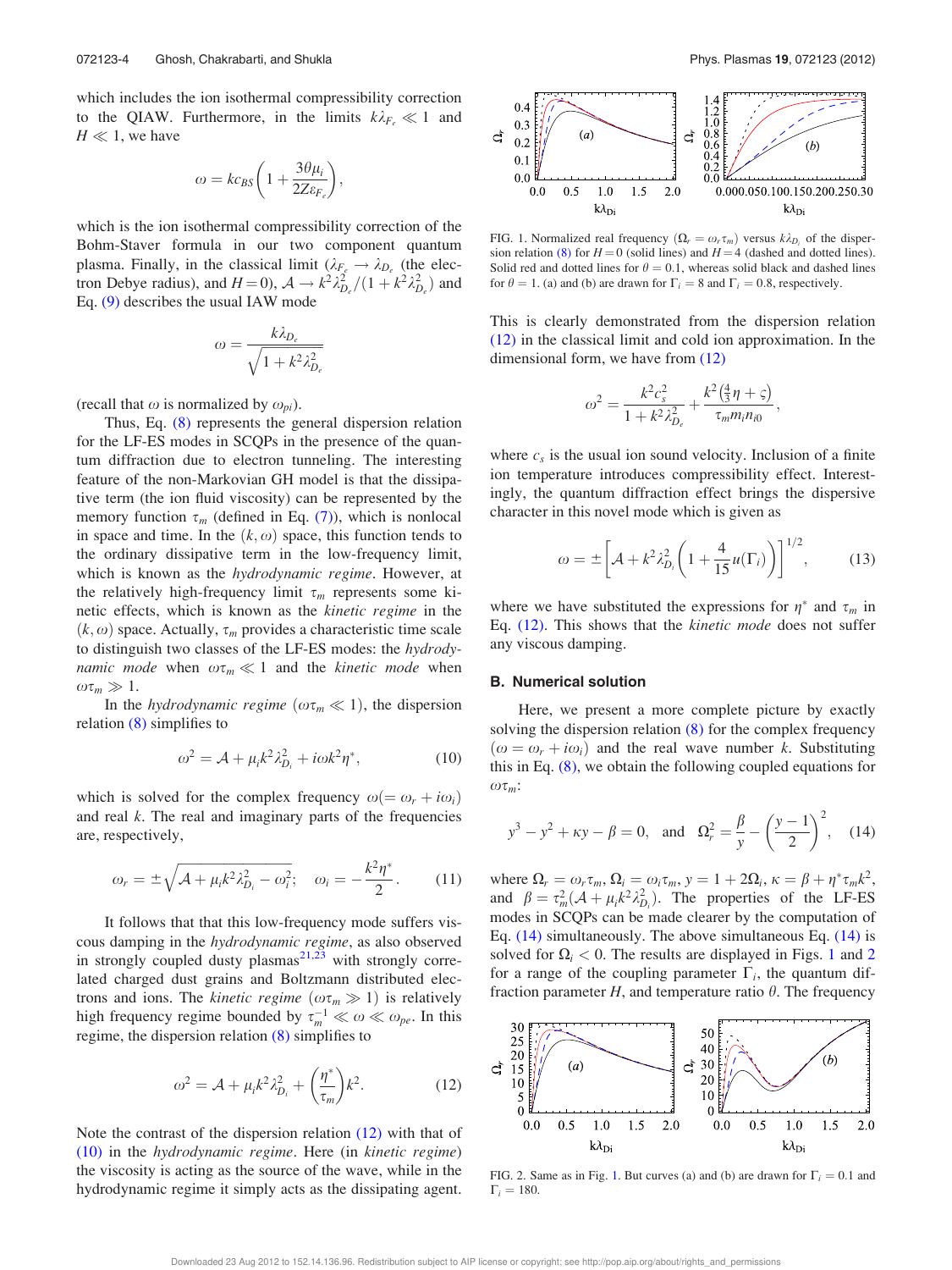$\Omega_r$ (=  $\omega_r \tau_m$ ) versus  $k \lambda_{D_i}$  is plotted in these figures. In these figures, red solid lines are drawn for  $H = 0, \theta = 0.1$ , black solid lines are drawn for  $H = 0, \theta = 1$ , dotted lines are drawn for  $H = 4, \theta = 0.1$ , and dashed lines are drawn for  $H = 4, \theta = 1.$ 

The dispersion curves in these figures show that the ion correlation effects, quantum diffraction, and also the electron-ion temperature ratio provide the dispersive corrections through to change the phase velocity of the lowfrequency longitudinal modes. The turnover effects of the dispersion curves  $(\omega = \omega(k))$  with  $\partial \omega/\partial k < 0$  also occur in the long wavelength limit. As a consequence, the group velocity of the low frequency modes changes its sign.

The dispersion curves in Fig.  $1(a)$  represent the low frequency *hydrodynamic modes* as  $\Omega_r \ll 1(\omega_r \tau_m \ll 1)$ . This figure reveals that the SCQP supports *hydrodynamic modes* for  $1 < \Gamma_i < 10$ . This is happened due to the fact that  $\eta^*$ decreases as function of  $\Gamma_i$  and displays a broad minimum ( $\sim$ 1) in this range  $\Gamma_i$  (1 <  $\Gamma_i$  < 10) after that it begins to increase as  $\propto \Gamma_i^{4/3}$ .<sup>28,32</sup> Curves in Fig. 1(b) show the smooth evolution from the *hydrodynamic regime*  $(\Omega_r < 1)$  to the *kinetic regime*  $(\Omega_r > 1)$  with the increase of wave number *k*. These smooth evolutions from one regime to the other are shown for moderate coupling  $\Gamma_i = 0.8$ .

Figures 2(a) and 2(b) are drawn for  $\Gamma_i = 0.1$  (weak coupling) and 180 (strong coupling), respectively. This figure shows that the kinetic condition  $\Omega_r \gg 1(\omega \tau_m \gg 1)$  is easily satisfied both in weak and in very strong coupling limits. This is because  $\tau_m(\propto \eta^*)$  closely follows the behavior of  $\eta^*$ , which is high in the weak coupling as well as in the strong coupling limits.28,32 Molecular dynamic simulations and liquid-metal experimental data-fitting results indicate that in the weak coupling  $\tau_m \propto \Gamma_i^{-3/2}$  (Ref. 26) and in the strong<br>coupling it is  $\propto \Gamma_1^{4/3}$  32 coupling it is  $\propto \Gamma_i^{\frac{1}{3}}$ .

Thus, the curves in Fig. 2 represent the LF *kinetic modes* in SCQP. The dispersion curves of *kinetic modes* show multiple transition behavior for the high value of  $\Gamma_i$ . The first transition  $(\partial \omega/\partial k < 0)$  occurs in the long wavelength limit and the other transition  $(\partial \omega/\partial k > 0)$  occurs in the short wavelength limit. This type transition occurs in the short wavelength range for strong coupling, which indicates the growth of incipient Brillouin zones as the system nears crystallization.<sup>23</sup> Fig. 2 also shows that in acoustic limit ( $k \ll 1$ , i.e.,  $k \to 0$ ), one gets back to the *hydrodynamic regime*. These are clearly shown in Fig. 1(b) for moderate coupling. Therefore, there exists some minimum value of the wave number  $(k_{min} \neq 0)$  above which *kinetic modes* are expected to exist. The curves in Fig. 2 (particularly in Fig. 1(b)) exhibit that *kmin* has a functional dependence on  $\Gamma_i$ , *H*, and  $\theta$ . This  $k_{min}$  decreases with the increase of the coupling parameter  $(\Gamma_i)$  and quantum diffraction (*H*) due to electron tunneling, whereas it increases with the increase of the electron-ion temperature ratio  $(\theta)$ .

#### IV. WEAKLY NONLINEAR MODES

We have already seen that the linear LF-ES modes suffer viscous damping due to ion-ion correlations in the *hydrodynamic regime* ( $\omega \tau_m \ll 1$ ). Thus, it is interesting to see how the ion viscous dissipation affects the weakly nonlinear structures in SCQPs. Here, we investigate the weakly nonlinear localized structures in 1D (generalization to more spatial dimension is straightforward) namely the *x*-direction in the *hydrodynamic regime*.

#### A. The nonlinear evolution equation

To investigate the nonlinear structures, it is always convenient to write the governing equations in the dimensionless form; for this, we introduce the following dimensionless variables:  $\bar{x} = x/\lambda_{D_i}, \bar{t} = \omega_{pi}, n_{e(i)} = n_{e(i)}/n_{e(i)0},$  and  $\bar{v} = v/v_i$ , where  $v_{T_i} = \sqrt{T_i/m_i}$  is the ion thermal speed. Hereafter, we will be using these new variables and remove all the bars for simplicity of notations. Note that in case of 1D, the electrons obey the equation of state pertaining to 1D zero temperature Fermi gas given by  $p_e = m_e v_{F_e}^2 n_{e0} (n_e/n_{e0})^3 / 3$ . Finally, in the *hydrodynamic regime* ( $\omega \tau_m \ll 1$ ), from Eqs.  $(1)$  and  $(3)$ , we obtain

$$
\frac{\partial v}{\partial t} + v \frac{\partial v}{\partial x} + \mu_i \frac{\partial \ln n_i}{\partial x} - E = \frac{\eta^*}{n_i} \frac{\partial^2 v}{\partial x^2},
$$
(15)

$$
\frac{\partial n_i}{\partial t} + \frac{\partial}{\partial x}(n_i v) = 0,\t(16)
$$

$$
0 = -E - \left(\frac{\tilde{\lambda}_{F_e}}{\lambda_{D_i}}\right)^2 n_e \frac{\partial n_e}{\partial x} + \frac{\tilde{H}^2}{2} \left(\frac{\tilde{\lambda}_{F_e}}{\lambda_{D_i}}\right)^4 \frac{\partial}{\partial x} \left[\frac{1}{\sqrt{n_e}} \frac{\partial^2 \sqrt{n_e}}{\partial x^2}\right],
$$
\n(17)

and

$$
\frac{\partial E}{\partial x} = n_i - n_e. \tag{18}
$$

In the above,  $\tilde{H}(H/3 = \hbar \omega_{pe}/2T_{Fe})$  is the quantum diffraction due to 1D electron tunneling effect and  $\lambda_{Fe}(\sqrt{3}\lambda_{Fe} = v_{Fe}/\omega_{pe})$  is the Thomas-Fermi 1D screening length of electrons. For weak perturbations, the reductive perturbation technique is employed and the following stretched coordinate is introduced

$$
\xi = \sqrt{\epsilon}(x - Ut), \quad \tau = \epsilon^{3/2}t,\tag{19}
$$

where  $\epsilon$  is a small nonzero parameter proportional to the amplitude of the perturbation and *U* the phase speed of the mode normalized by the ion thermal speed. The dynamical variables  $n_{e(i)}$ , *v*, and *E* are expanded about their equilibrium value in power series of  $\epsilon$  in the following way:

$$
\begin{pmatrix} n_{e(i)} \\ v \\ E \end{pmatrix} = \begin{pmatrix} 1 \\ 0 \\ 0 \end{pmatrix} + \epsilon \begin{pmatrix} n_{e(i)}^{(1)} \\ v^{(1)} \\ \sqrt{\epsilon}E^{(1)} \end{pmatrix} + \epsilon^2 \begin{pmatrix} n_{e(i)}^{(2)} \\ v^{(2)} \\ \sqrt{\epsilon}E^{(2)} \end{pmatrix} + \cdots
$$
\n(20)

Now, to introduce the effects of ion correlations and to make the nonlinear perturbation consistent with that of  $(19)$ and (20), we assume that  $\eta^* \sim O(\sqrt{\epsilon})$ . Finally, substitution of  $(19)$  and  $(20)$  into the dynamical equations  $(15)$ – $(18)$  leads to the following relations in lowest powers of  $\epsilon$ :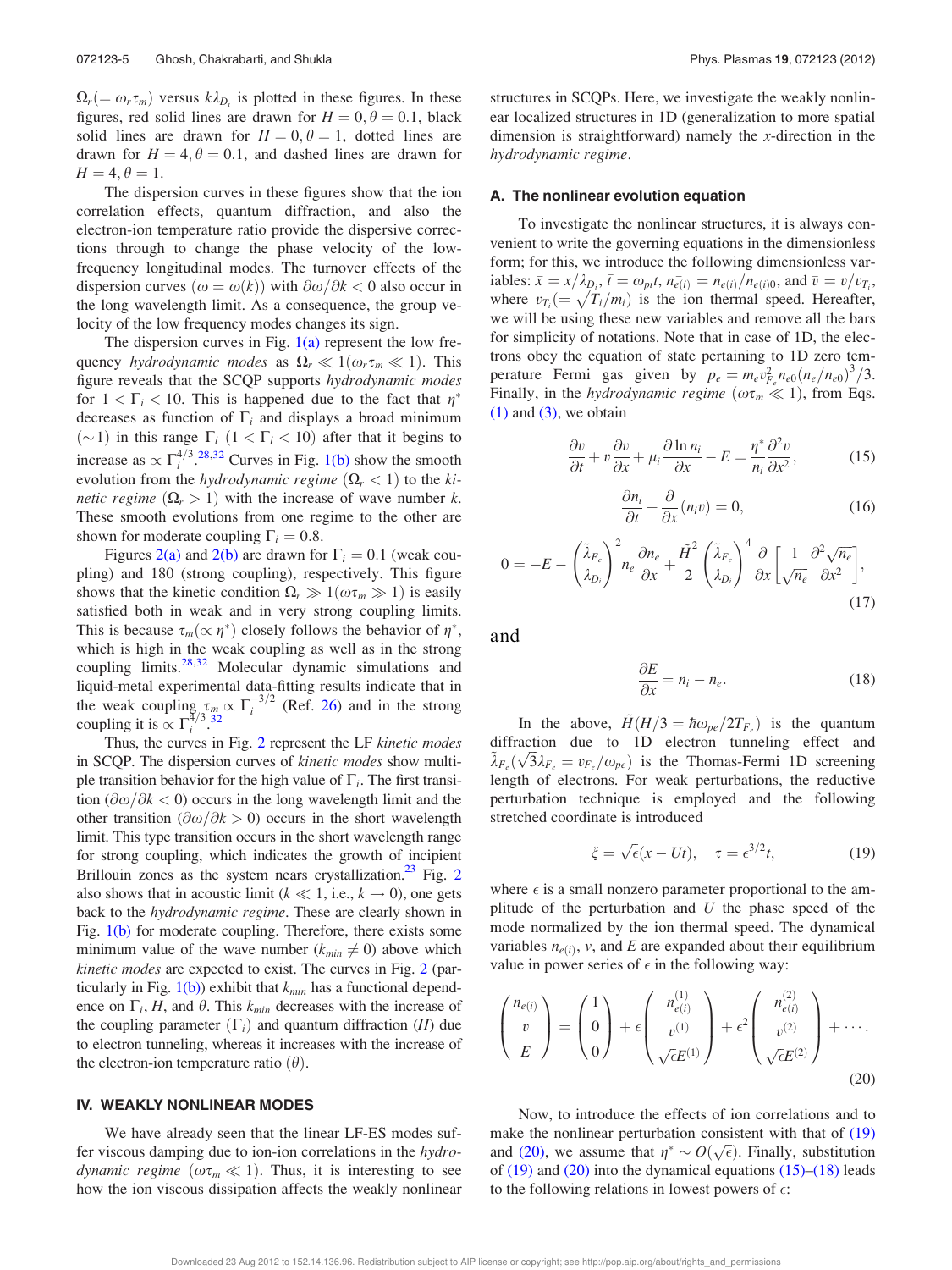$$
E^{(1)} = \frac{\partial \left(\mu_i n_i^{(1)} - U v^{(1)}\right)}{\partial \xi}, \quad v^{(1)} = U n_i^{(1)},
$$
  

$$
E^{(1)} = -\left(\frac{\tilde{\lambda}_{F_e}}{\lambda_{D_i}}\right)^2 \frac{\partial n_e^{(1)}}{\partial \xi}, \quad n_e^{(1)} = n_i^{(1)}.
$$
 (21)

From these relations, we obtain

$$
U = \sqrt{\mu_i + \left(\frac{\tilde{\lambda}_{F_e}}{\lambda_{D_i}}\right)^2}.
$$
 (22)

Next, the dynamical equations in the next higher powers of  $\epsilon$  are obtained as

$$
E^{(2)} = \frac{\partial v^{(1)}}{\partial \tau} + v^{(1)} \frac{\partial v^{(1)}}{\partial \xi} - \mu_i n_i^{(1)} \frac{\partial n_i^{(1)}}{\partial \xi} - \eta^* \frac{\partial^2 v^{(1)}}{\partial \xi^2} + \mu_i \frac{\partial n_i^{(2)}}{\partial \xi} - U \frac{\partial v^{(2)}}{\partial \xi},
$$
(23)

$$
\frac{\partial n_i^{(1)}}{\partial \tau} + \frac{\partial \left( n_i^{(1)} v^{(1)} \right)}{\partial \xi} = U \frac{\partial n_i^{(2)}}{\partial \xi} - \frac{\partial v^{(2)}}{\partial \xi},\tag{24}
$$

$$
E^{(2)} = -\left(\frac{\tilde{\lambda}_{F_e}}{\lambda_{D_i}}\right)^2 n_e^{(1)} \frac{\partial n_e^{(1)}}{\partial \xi} - \left(\frac{\tilde{\lambda}_{F_e}}{\lambda_{D_i}}\right)^2 \frac{\partial n_e^{(2)}}{\partial \xi} + \frac{\tilde{H}^2}{4} \left(\frac{\tilde{\lambda}_{F_e}}{\lambda_{D_i}}\right)^4 \frac{\partial^3 n_e^{(1)}}{\partial \xi^3},
$$
(25)

and

$$
\frac{\partial E^{(1)}}{\partial \xi} = n_i^{(2)} - n_e^{(2)}.
$$
 (26)

Finally, elimination of  $n_{\text{eff}}^{(2)}$  $e^{(2)}_{e(i)}, v^{(2)}, \text{ and } E^{(2)} \text{ from Eqs.}$ (23)–(26) and using Eq. (21), the following KdVB equation, with  $\psi \equiv \frac{Un_i^{(1)}}{\mu_i + 2(\lambda_{F_e}/\lambda_{D_i})^2}$ , is obtained

$$
\frac{\partial \psi}{\partial \tau} + \psi \frac{\partial \psi}{\partial \xi} + \beta \frac{\partial^3 \psi}{\partial \xi^3} = \mu \frac{\partial^2 \psi}{\partial \xi^2},\tag{27}
$$

:

where coefficients  $\beta$  and  $\mu$  can be written in the following simplified form:

$$
\beta = \frac{1}{2U} \left( \frac{\tilde{\lambda}_{F_e}}{\lambda_{D_i}} \right)^2 \left( 1 - \frac{\tilde{H}^2}{4} \right), \quad \mu = \frac{\eta^*}{2}
$$

Thus, in the SCQPs, the dynamics of the weakly nonlinear LF-ES wave is governed by the KdVB equation (27). The ion-ion correlation effects introduce the Burgers term  $\mu(\propto \eta^*)$ . The quantum diffraction effect due to electron tunneling modifies only the dispersive character  $(\propto \beta)$  of the KdVB equation. Interestingly, in the fine tuning case  $H = 2$ , the dispersive character of the KdVB equation vanishes, viz.,  $(\beta = 0)$ , and the dynamics of the weakly nonlinear wave is governed by the Burgers equation

$$
\frac{\partial \psi}{\partial \tau} + \psi \frac{\partial \psi}{\partial \xi} = \mu \frac{\partial^2 \psi}{\partial \xi^2},\tag{28}
$$

as in the case of an one-dimensional force free ideal and neutral classical fluid.

Moreover, for higher quantum diffraction effect  $H > 2$ , the derived KdVB equation (27) possesses negative dispersive effect  $(\beta < 0)$  as in the case of "oblique" shock waves in a magnetized plasma and also in non-linear transmission lines.

#### B. Analytical and numerical solutions

The Burgers term in Eq.  $(27)$  implies the possibility of the existence of a shock structure. The KdVB equation is not exactly integrable system and hence, exact analytical solutions of the KdVB are not possible. A particular type of solution of the KdVB is possible, which exhibits only the monotonic shock structure. Actually, a dispersive shock wave is generated in a plasma when wave breaking due to the nonlinearity is balanced by the combined action of dispersion and dissipation. In the absence of dissipation balancing the dispersive effect one obtains the generation of solitons described by the KdVB equation. On the other hand, when dissipation dominates, the shock front exhibits a monotonic transition of the plasma density, while the shock transition is of oscillatory nature when the dissipation is weak. To study the nature of the solution<sup>35</sup> of Eq. (27) for  $0 \leq \tilde{H} < 2$ , we transform this equation to the wave frame

$$
\zeta = \xi - V\tau = \frac{\sqrt{\epsilon} \left[ x - v_{T_i} (U + \epsilon V) t \right]}{\lambda_{D_i}}
$$

with a frame velocity *V* and then integrate the transformed equation with respect to  $\zeta$  subject to the boundary conditions  $\psi$ ,  $d\psi/d\zeta$ , and  $d^2\psi/d\zeta^2 \to 0$  as  $|\zeta| \to \infty$ . This finally leads to the following equation:

$$
\frac{d^2\psi}{d\zeta^2} = \left(\frac{V}{\beta}\right)\psi - \left(\frac{1}{2\beta}\right)\psi^2 + \left(\frac{\mu}{\beta}\right)\frac{d\psi}{d\zeta}.
$$
 (29)

Equation (29) has a well-known mechanical analogy; it describes a damped anharmonic oscillator where  $\psi$  plays a role of the generalized coordinate and  $\zeta$  plays the role of time. In the  $(\psi, d\psi/d\zeta)$  plane, Eq. (29) has two singular points  $(\psi = 0, d\psi/d\zeta = 0)$  and  $(\psi = 2V, d\psi/d\zeta = 0)$ . The former corresponds to the equilibrium downstream state and latter corresponds to the upstream state. The singular point (0, 0) is always a saddle point. Actually, if we assume that for  $\zeta = \infty (\xi = \infty)$ , the particle was located at  $\psi = 0$ , then at  $\zeta = -\infty(\xi = -\infty)$  it appears at the point  $\psi = 2V$ . Thus, the solution describes a shock like structure. The shock strength is related to the extreme values (upstream and downstream) by

$$
Check \text{ strength} = \psi(-\infty) - \psi(+\infty) = 2V.
$$

The corresponding Mach number *M* is

$$
M = \frac{\text{nonlinear wave velocity}}{\text{linear wave velocity}} = 1 + \epsilon \left(\frac{V}{U}\right),
$$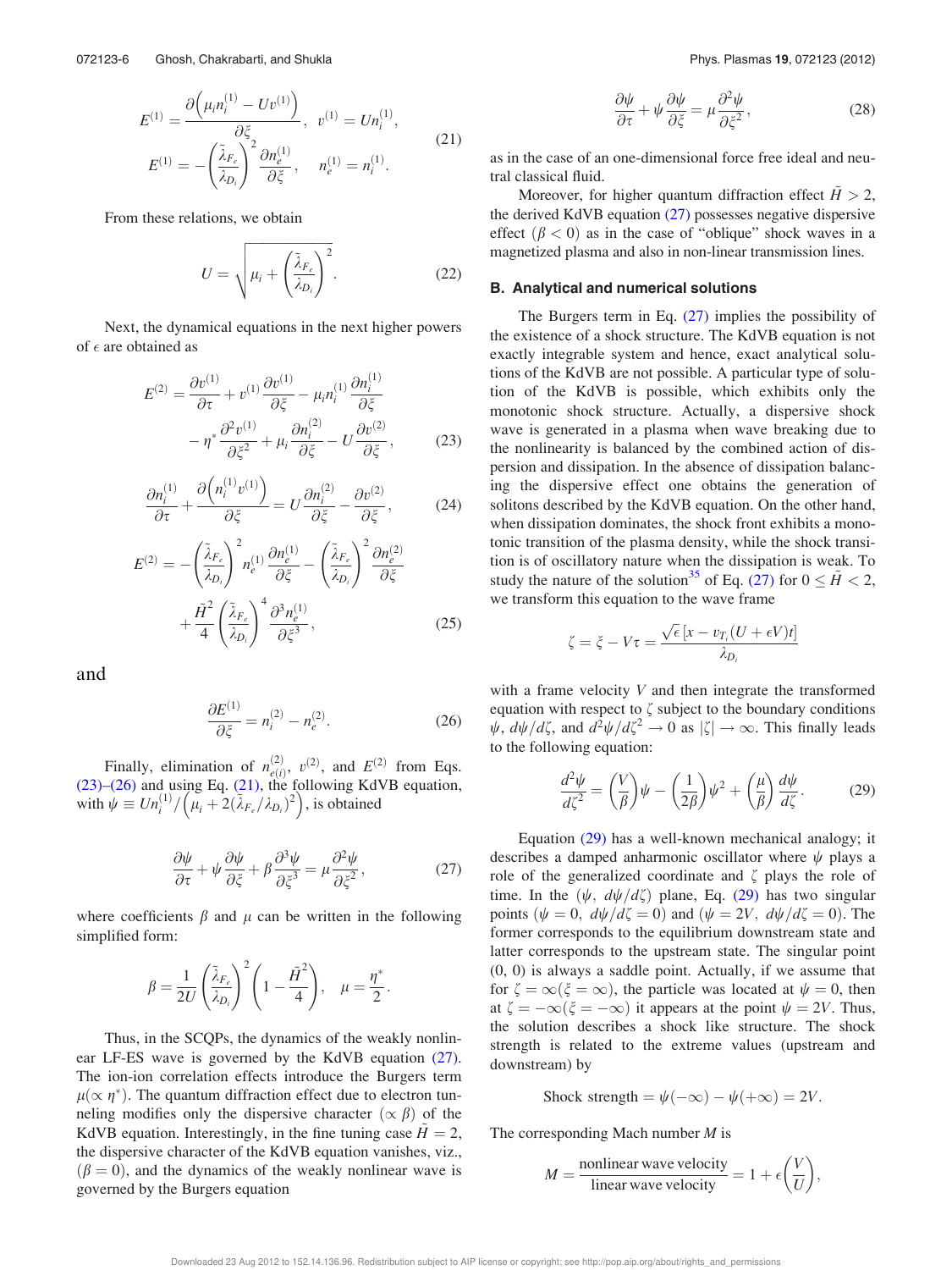which is independent of the dispersion.

To find the nature of the shock structure, we investigate the asymptotic behavior of the solution of Eq. (29). For this purpose, we substitute  $\psi = 2V + \psi$ , where  $2V \gg \psi$  into Eq. (29) and then linearize to obtain

$$
\frac{d^2\tilde{\psi}}{d\zeta^2} - \left(\frac{\mu}{\beta}\right)\frac{d\tilde{\psi}}{d\zeta} + \left(\frac{V}{\beta}\right)\tilde{\psi} = 0.
$$

The solutions of this equation are proportional to  $\sim \exp(p\zeta),^{35}$  where

$$
p = \frac{\mu}{2\beta} \pm \sqrt{\left(\frac{\mu^2}{4\beta^2} - \frac{V}{\beta}\right)}.
$$

It follows from this equation that the singular point (2*V*, 0) is a stable focus for  $\mu^2 < 4V\beta$  that always corresponds to the oscillatory shock structures (dispersion dominates over dissipation) as shown in Fig. 3. On the other hand, the singular point is a stable node for  $\mu^2 > 4V\beta$ , which always corresponds to the monotonic shock structure (dissipation dominates over dispersion), as shown in Fig. 4. In terms of the Mach number *M* (defined above), the conditions for oscillatory and monotonic shock structures can be written as

$$
M \gtrless 1 + \frac{\eta^{*2}}{16U\beta}.
$$

In the case with  $H = 2$ , the above equation (27) reduces to the well known Burgers' equation (28), which is exactly integrable and possesses the following monotonic shock like solution

$$
\psi = V \left[ 1 - \tanh\left(\frac{V\zeta}{2\mu}\right) \right],\tag{30}
$$

where *V* and  $2\mu$ /*V* are the amplitude and width of the shock, respectively.



FIG. 3. Evaluation of nonanalytic initial data, a step function, into an oscillatory (dispersive) shock. The upstream value is  $A(2V = 0.1)$ , giving shock speed  $V = 0.05$ . The Burgers coefficient  $\mu = 0.03$ , the dispersion coefficient  $\beta = 3$ , and the quantum diffraction parameter  $\tilde{H} = 0.2$ . At  $\tau = 1000$ , the oscillatory shock is fully developed.



FIG. 4. Evaluation of a monotonic shock for  $\tilde{H} = 2$ . This implies  $\beta = 0$ . The other parameters are same as in Fig. 3.

In the case with  $\tilde{H} > 2$ , we have the KdVB equation (27) with negative dispersion for the weakly nonlinear wave. We can obtain the KdVB equation with positive dispersion by replacing  $\psi \to -\psi$  and  $\xi \to -\xi$ .<sup>36</sup> The sign of the dispersion only determines the direction of the propagation of the wave and therefore the above investigations for  $0 \leq \tilde{H} < 2$ to study the shock wave in SCQP can be equally applied to a medium with negative dispersion. $35$  The difference between the KdVB with positive and negative dispersion is in the direction of propagation only.  $35,36$ 

Therefore, here we solve the KdVB equation (27) numerically for  $\beta > 0$ . For the time-dependent numerical solution, we use the following initial step-like waveform:

$$
\psi(\xi,0) = \frac{A}{2} \begin{cases} 1 & \text{for } \xi \le 0 \\ 1 + \cos k\xi & \text{for } 0 < \xi < \pi/k \\ 0 & \text{for } \xi \ge \pi/k, \end{cases}
$$

where *A* and *k* are the initial amplitude and wave number, respectively. The value of *k* determines the temporal evolution for fixed *A*. The wave evolves quickly (slowly) for large (small) value of *k*. Equation (27) is solved within the spatial interval  $\xi \in [-L, L]$  with the above initial condition and the boundary conditions:  $\psi(-L, \tau) = A$ ,  $\psi(L, \tau) = 0$ , and  $\psi_{\xi}(-L, \tau) = 0 = \psi_{\xi}(L, \tau)$ . To obtain adequate results for the computation, we take  $L = 300$ ,  $A = 0.1$ , and  $k = \pi/100$ .

In the linear analysis, we have seen that the *hydrodynamic regime* is achieved only in the range  $1 < \Gamma_i < 10$ . In this range of  $\Gamma_i$ , the Burgers term  $\mu \sim 10^{-2}$  and the coefficient of dispersion  $\beta \sim 1 - 3$  for  $0 \le \tilde{H} < 2$  and  $0 < \theta \le 1$ . This numerical estimation confirms the existence of an oscillatory shock, as shown in Fig. 3. The comparison between the curves (c) and (d) in Fig. 3 shows that the oscillatory shock is fully developed at  $\tau = 1000$ . The time-dependent solution for  $H = 0$  is shown in Fig. 4. This figure shows the monotonic nature of the shock, which is well agree with the analytical solution (30). Thus, the time-dependent numerical solutions, as shown in Figs. 3 and 4, exhibit the evolution of nonanalytic initial data to the steady-state solutions predicted by the time-independent analysis.